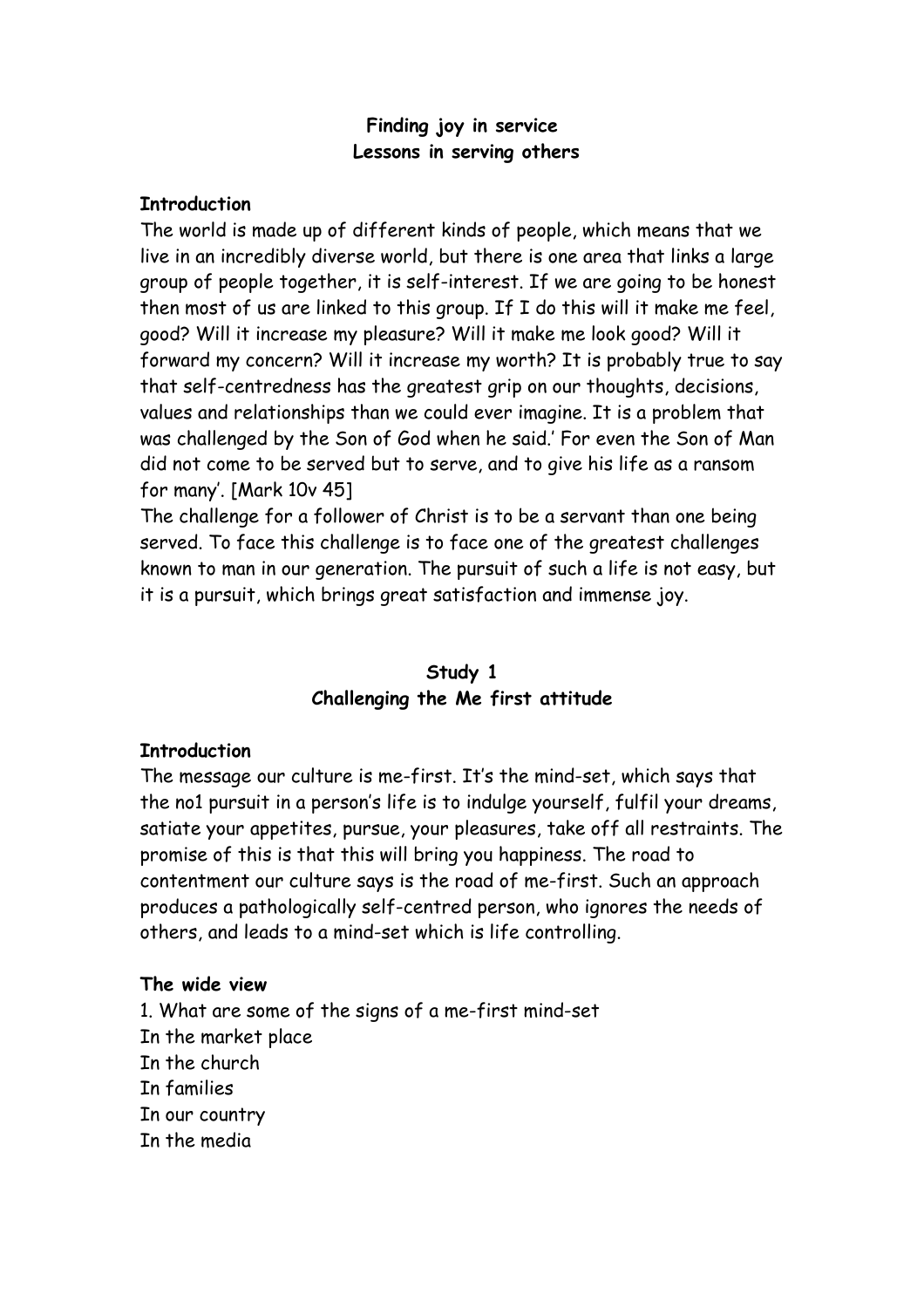# **A Biblical view**

Read Mark Ch 8 v 31-38

2. What do you learn about Jesus' view of Himself in this passage?

3. What do you learn about Jesus' view of his followers?

4. Jesus was clear about his commitment to suffer and to die for his followers. Why do you think Peter tried to stand in the way of Jesus' plan?

5. Why was Jesus' response to Peter's resistance so severe?

6. Jesus tried again and again to expose and attack the self-centredness of his disciples. One day they were arguing amongst themselves, he asked what they were talking about they went quiet, the Bible says' they argued about who was the greatest' [Mark 9 v33-34]

What are some of the warning signs and symptoms you see in your life when you are striving for a 'position of greatness'?

7. What would your life look like if you developed a greater passion for service?

8. What might our service look like when we approach it with one of the following attitudes

I will serve those who have influence, power, or who can repay my kindness

I will serve those who are like me, those whom I understand and around whom I feel comfortable

I will serve those with needs, regardless of their status, or position in life

9. Who were some of the people Jesus served when He walked on this earth?

10. How does his example influence your view of whom you should serve? 11. How does our culture encourage and praise those who strive for positions of power and prominence?

12. How does our society treat those who don't compete for first place? 13. What implications does this have for the Christian who is committed to following Christ's example?

# Our view

14. Describe one area in your life in which you are presently working to gain a position of power and prominence

15. How do these efforts look in the light of Christ's teaching on the 'mefirst' mind-set?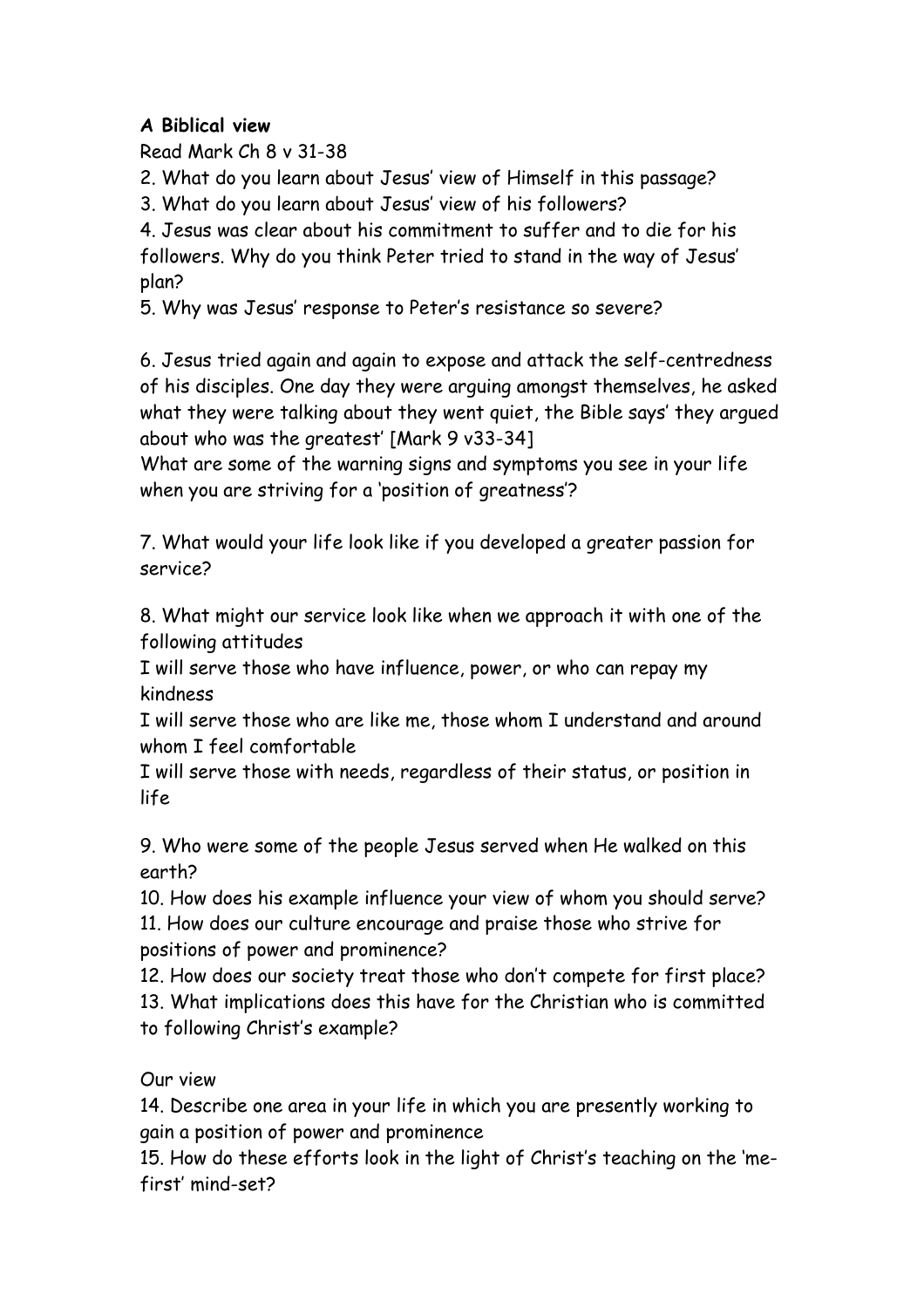### **Study 2 Challenging self-centred attitudes**

### **Introduction**

Over the course of three years Jesus' followers had heard many sermons, and seen many examples calling them to change from a 'me-first' mindset to a 'Father-first' one. They had seen Jesus model this lifestyle many times. Now as Jesus draws near to the end of his earthly ministry, his disciples had still not got the message. In a final effort to communicate the critical message of breaking self-centredness Jesus gives them one more lesson, he washes their feet [John Ch 13]

## **World view**

1. In Jesus' day washing feet was one of the lowest forms of service. What are some of the acts of service in our culture today that many people avoid doing because they feel 'above it'?

2. What is one specific task, chore or act of service that you avoid, hoping that someone else will do it?

## **Biblical view**

Read Luke Ch 19v1-10

3. Zacchaeus was a self-centred, greedy businessman. Talk about the changes that occurred in his life?

- 4. What caused the change in Zacchaeus?
- 5. What were the outward signs of inner change in his life?
- 6. What part did Jesus play in this life-changing encounter?

7. What part did Zacchaeus have in this transformation?

8. How do you see the partnership of God and man in this process of change?

9. Zacchaeus discovered a powerful truth. The first blow in destroying the power of self-centredness in our life is meeting Jesus face-to-face. Describe when you first met Jesus, when he first became real to you.

10. How did this encounter impact the way you view yourself and others?

11. Describe if you can a classic case of someone you have seen pursuing a 'me-first' mind-set.

12. What were or are some of the consequences they have reaped or are reaping because of this lifestyle?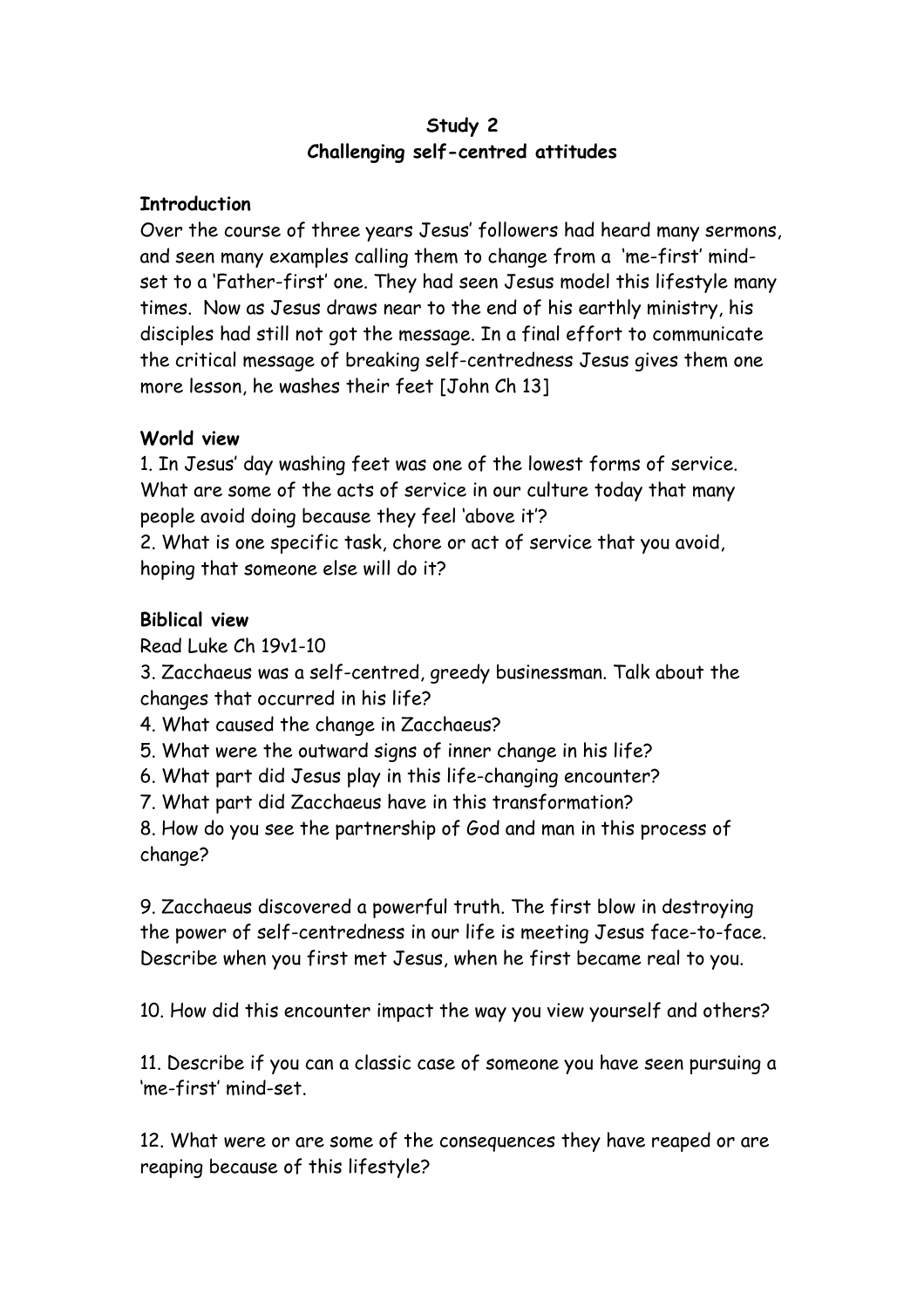### **Our view**

13. Describe a time in your life when you had to face the hard consequences of living with a 'me-first' mind –set

14. How does remembering this experience deepen your desire to have a service-centred mind-set?

15.Describe someone in your life who lives with a clear servant's mindset?

16. What are the results of this person's servant lifestyle?

17. How has this person inspired you to be more of a servant?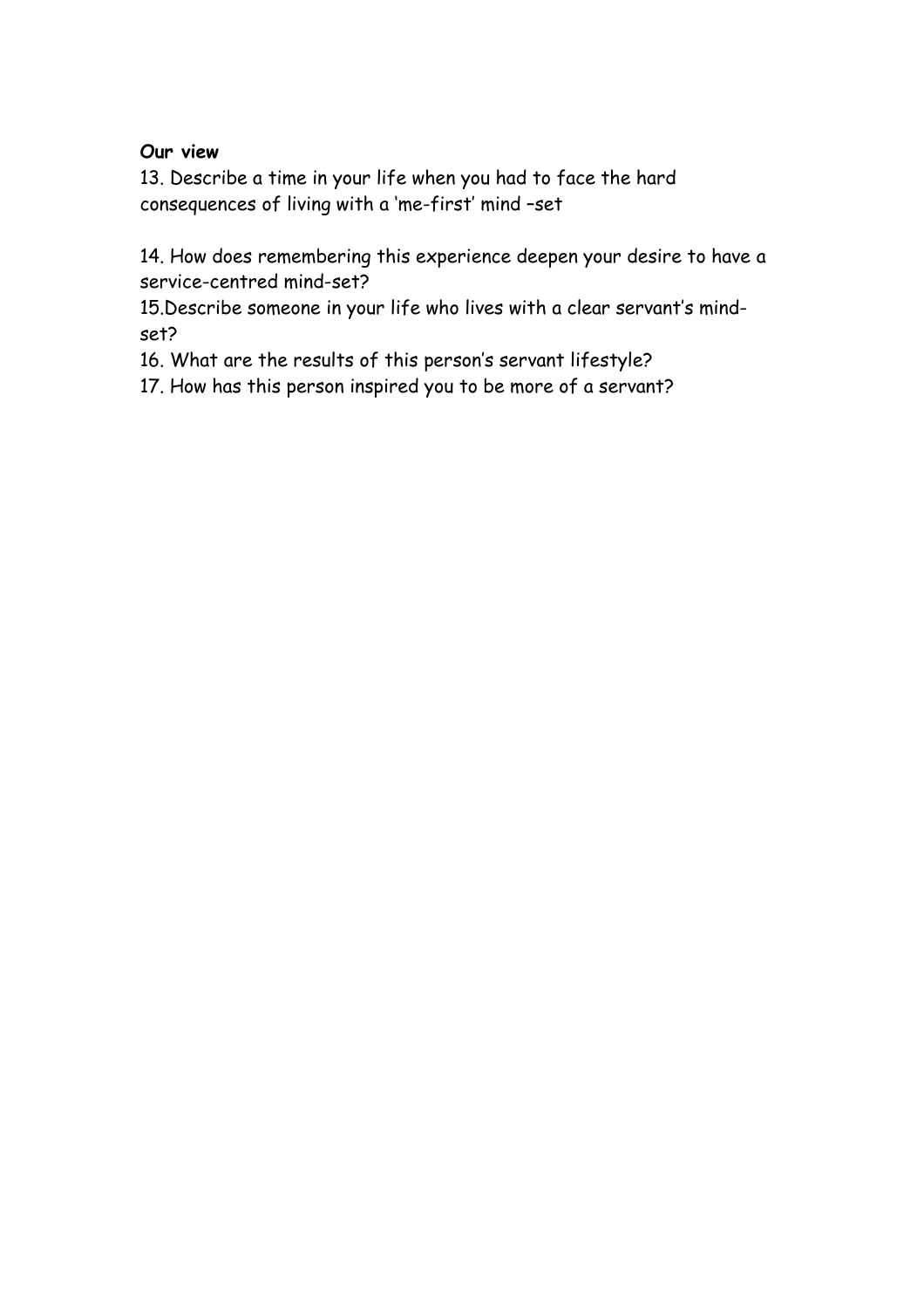### **Study 3 Channelling the gift of service**

### **Introduction**

The old saying goes 'hindsight is a wonderful gift'. It is only after something has happened that we understand the fact. We often learn about something by seeing it work, and that can be true of spiritual gifts. It is also true that we can't often see what is under our own noses, and that we need someone else to point out to us what they have seen in it. We often discover a gifting by attempting things for God, by being open to serving God, and by offering what we have to God. The truth is that the only ability we really do have is our availability, and when we offer that, then we have given God our everything.

### **Wide view**

- 1. What is one way you serve others that feels natural and brings you joy?
- 2. How can this ability add to the lives of others?

## **Biblical view**

Read 1 Corinthians Ch 12 v1, v7-11 and 14-26

3. What various spiritual gifts are listed in this passage?

4. What do you notice about the diversity of these gifts? What are some of the different ways these gifts can be used?

5. The Apostle Paul compares the church to a physical body. What are some of the ways the two are similar?

6. Respond to one of the statements [or if time both of them] a. Let's be honest there are some people in the church who are just dead weight. We'd be better off without them

b. I have nothing to offer in the life of the church, if I left, no one would miss me.

7. A working definition of spiritual gifts is divine enablements or special God given abilities entrusted to every follower of Christ in order to involve them in advancing God's purposes. With that in mind what is one spiritual gifts God has given you and how are you using it to help advance his purposes?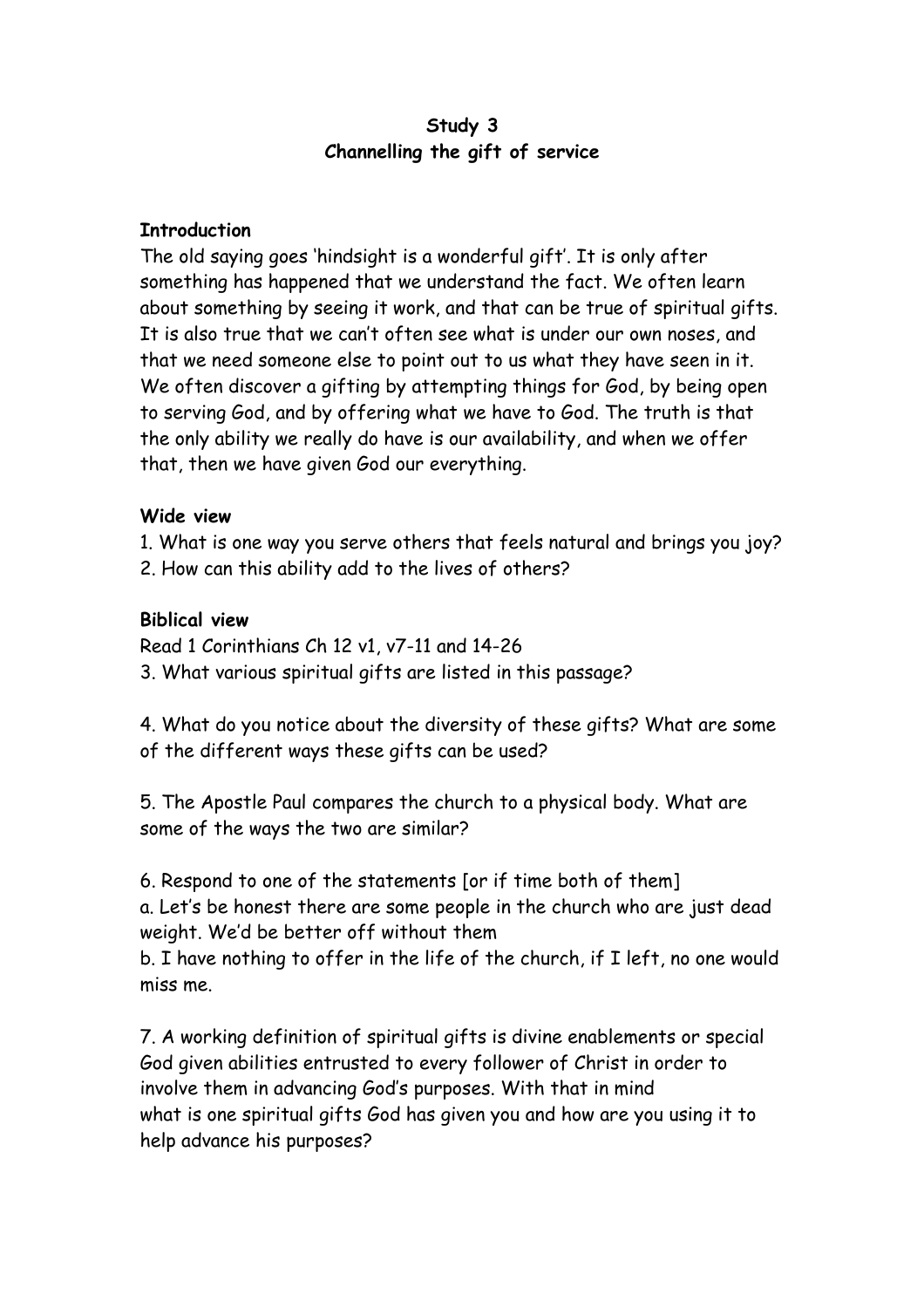8. If you are not sure what your spiritual gift is, what is one area of ministry or service that excites you, and that you would like to know more about?

9. Describe if you can a clear and profound sense that God was using you to bring him honour or to touch the life of another person.

10. What makes this experience so memorable for you?

#### **Our view**

11. God has gifted you according to His wisdom. He took into consideration your personality, your heart, [what you like doing] your abilities [your natural talents] your experiences of life, and, your true potential, and then He gifted you. With that in mind a. What would you communicate to a person who says,' My gifts are used mostly behind the scenes, but I really wish I had the gift of teaching. I would love to get up in front of others and be in the spotlight.

b. I know I have the gift of leadership, but I get tired of the pressures being a leader can bring.

c. I wish I had a different gift that was more behind the scenes.

12. What is one area of giftedness you sense God is wanting you to investigate or develop?

13. How can your group members encourage you as you seek to grow in this area of giftedness?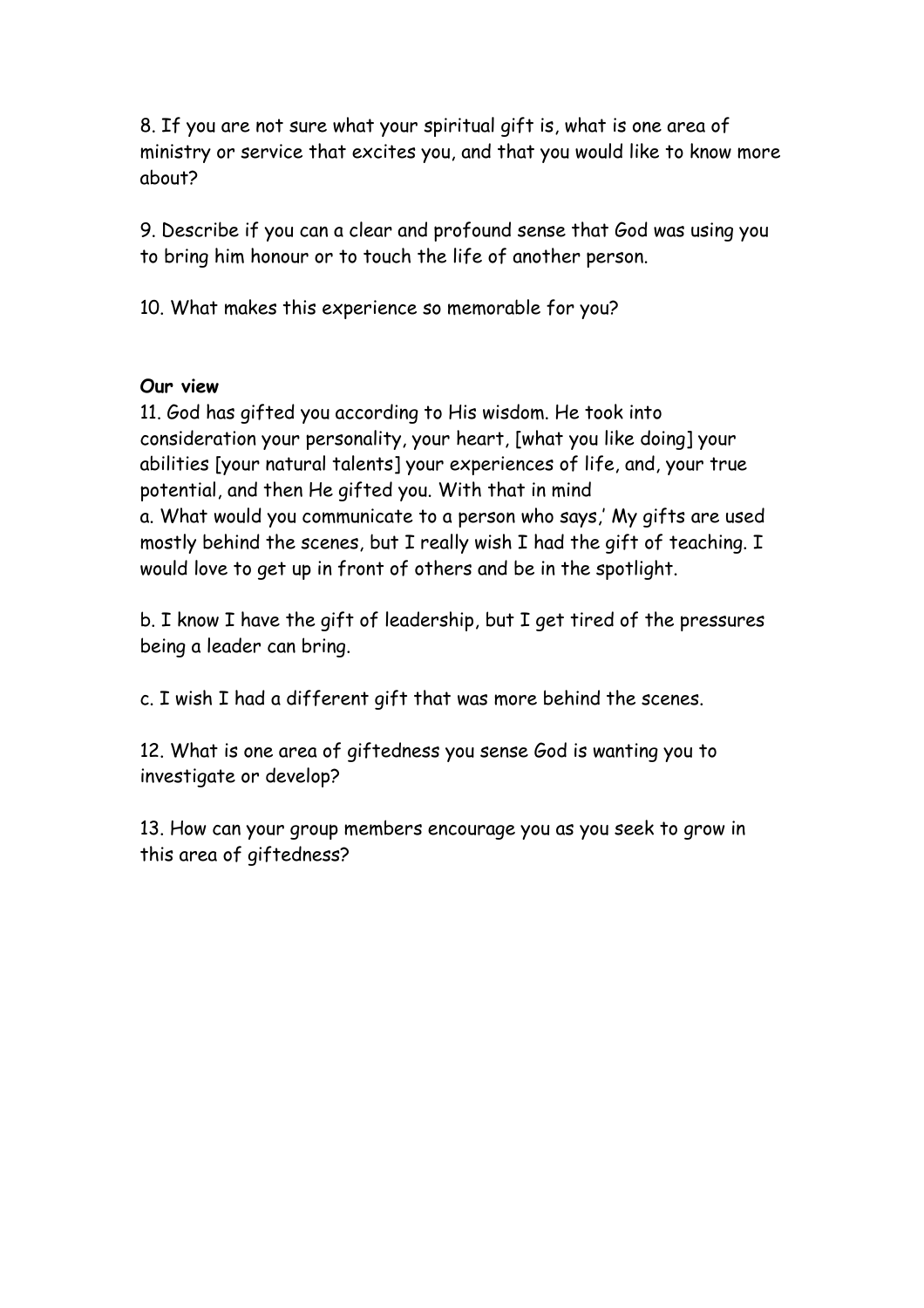### **Study 4 The service survival kit**

### **Introduction**

Most of us will have seen a bell shaped curve. A flat line with a bell shape in the middle. We may well have seen one representing the life cycle of a product. Think back over products, which have come and gone on a wave of popularity. CB radios, leggings, shell suits.

Many fads and products can be tracked on a bell curve. You can even apply this bell shaped curve to your life of Christian service. It could go through the following

Not yet excited about or committed to service- fired up to serve- serving with all your strength- hit a plateau growing weary of serving- stepping back from serving- happy to let anyone else do it

## **Wide view**

1. Take a moment to plot your life cycle of service on a bell shaped curve. Where do you see yourself today? Circle of the following

- -Not yet committed to serve
- -Fired up to serve-
- -Serving with all your strength-
- -Hit a plateau of service-
- -Stepping back from serving-
- -Happy to let someone else serve

## **Biblical view**

Read 1 Corinthians Ch 15v58 and Galatians Ch 6 v9-10

2. Paint a verbal picture of what it looks like to one of the following 'Always give yourselves fully to the work of the Lord.'

'Let us do good to all people, especially to those who belong to the family of believers.'

3. In both of these passages if we follow them to the letter we realise that service has the potential to wear us out. What warning do you hear God giving through these words?

- a. 'stand firm let nothing move you'
- b. let us not become weary in doing good'

4. Have you experienced weariness in doing good? Or were you simply 'busy'?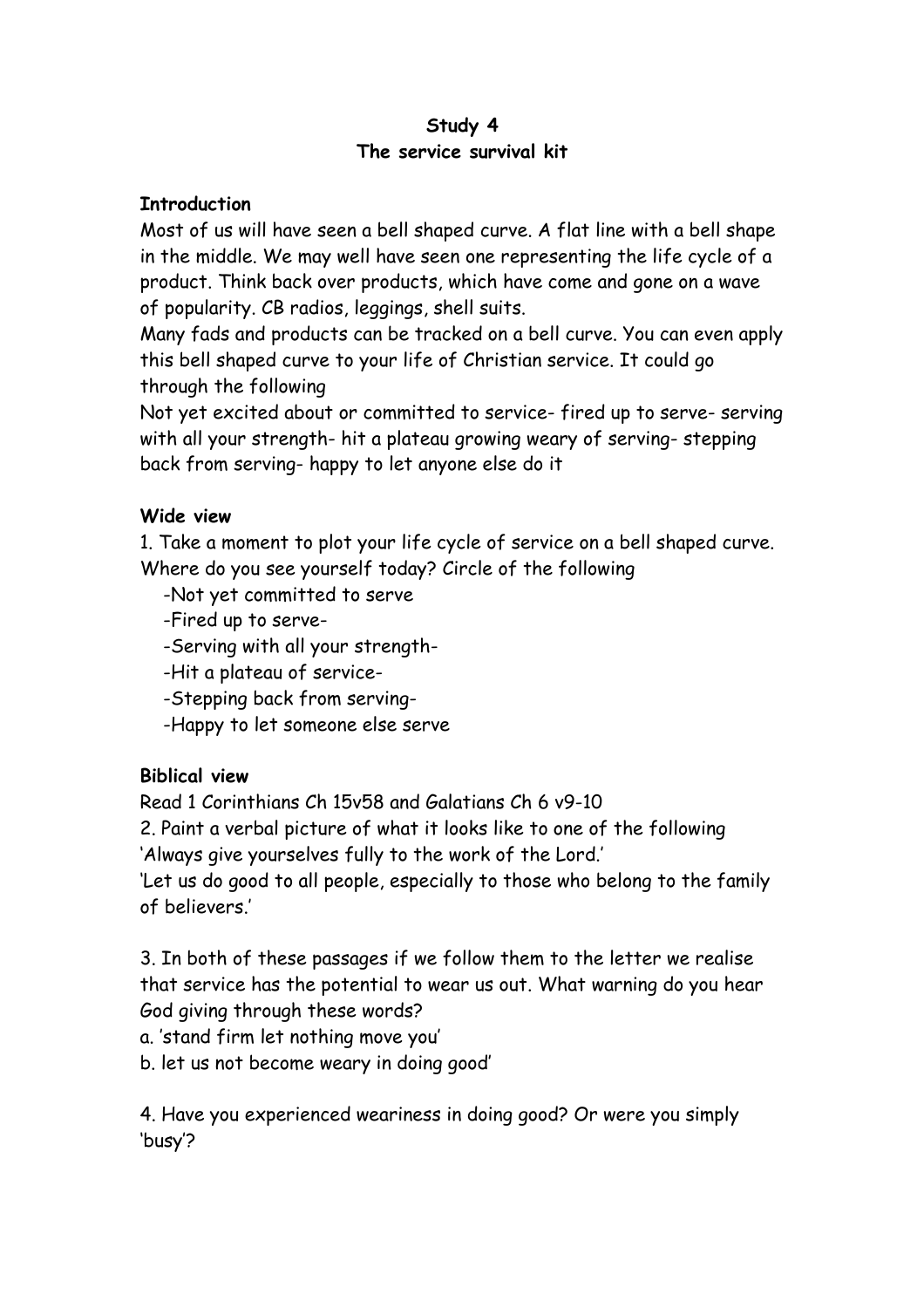5. One major cause of service drop out is motivation, with that in mind what will service look like when it is driven by one of these motivations. The need to soothe the personal feelings of guilt a desire to earn God's good favour a need to be praised by others

6. Describe a time in your life that you were driven by one of these motivations?

7. Bob is a follower of Christ who has been gripped by a false motivation, Brenda is a follower of Christ who is gripped by the amazing love of God, and she is moved in service. Contrast Bob and Brenda in one of the following ways

Attitude when Service is difficult Feelings when no one says thanks for your service Response when asked to serve for the 'long haul' Answer when asked to serve in an area no one will notice

8. When we serve inside our gift area we tend to be charged up, when we serve outside our gift area we tend to be depleted. With this in mind describe a time when you have served in an area where you were not gifted. How did this impact your level of motivation?

9. Describe a time you served that matched your spiritual gifts. How did this impact your motivational energy level?

10. Sometimes we can overdose on service. We buy into the idea that more service is better, that service in next to godliness, that busyness is good. God loves those who live in the edge of exhaustion With this in mind. What are some of the consequences when we overdose on service?

#### **Our view**

11. What does a healthy life of service look like?

12. If you are under-serving right now, how can your group members encourage you to serve more faithfully?

13. If you are over-serving, how can your group members keep you accountable to slow the pace and find balance in your life of service?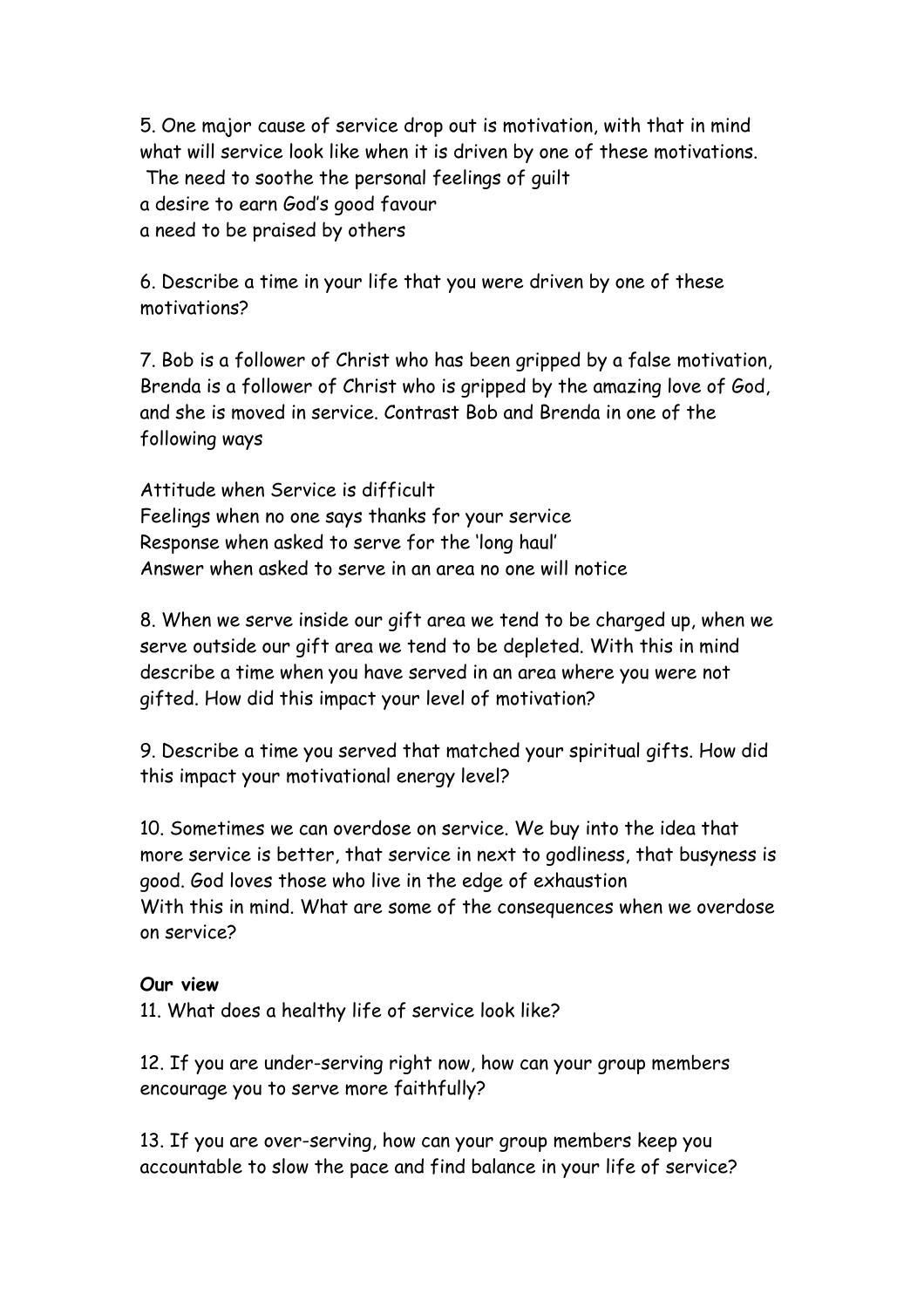## **Study 5 Serving through sharing**

### **Introduction**

The truth is that you can't get anything out of an empty cup, no matter how hard you try, same is true for empty people when it comes to serving. However if you take a cup and fill it to the full, then just a gentle nudge and it's contents will spill all over the place. The same is true for people when a person is filled with Christ then what comes out of them will refresh and refurbished parched lives all around them. When the cup of a persons life is full they serve out of their surplus, they have something to give.

### **Wide view**

1. What fills you up and makes you ready to serve?

2. What empties you and makes it hard to serve?

3. If you were to describe your life like a plastic cup, how full or empty are you today?

### **Biblical view**

Read 2 Corinthians Ch 12 v14-15 and 1 Thessalonians 2 v6-9

4. In 2 Cor 12v15 Paul writes I will gladly spend for you everything I have.' How did Paul spend himself in his service of the churches and people he loved?

5. Paul in 1 Thessalonians 2 v7 uses the image of a mother caring for her children. With real life examples describe how a mother serves and shares herself with her children?

6. How can this image of selfless servant hood shape our view of how we can care for other people?

7. Describe someone who served you with his/her spiritual gift[s] and how he/she made an investment in your life?

8. How has this person's investment impacted you as a follower of Christ?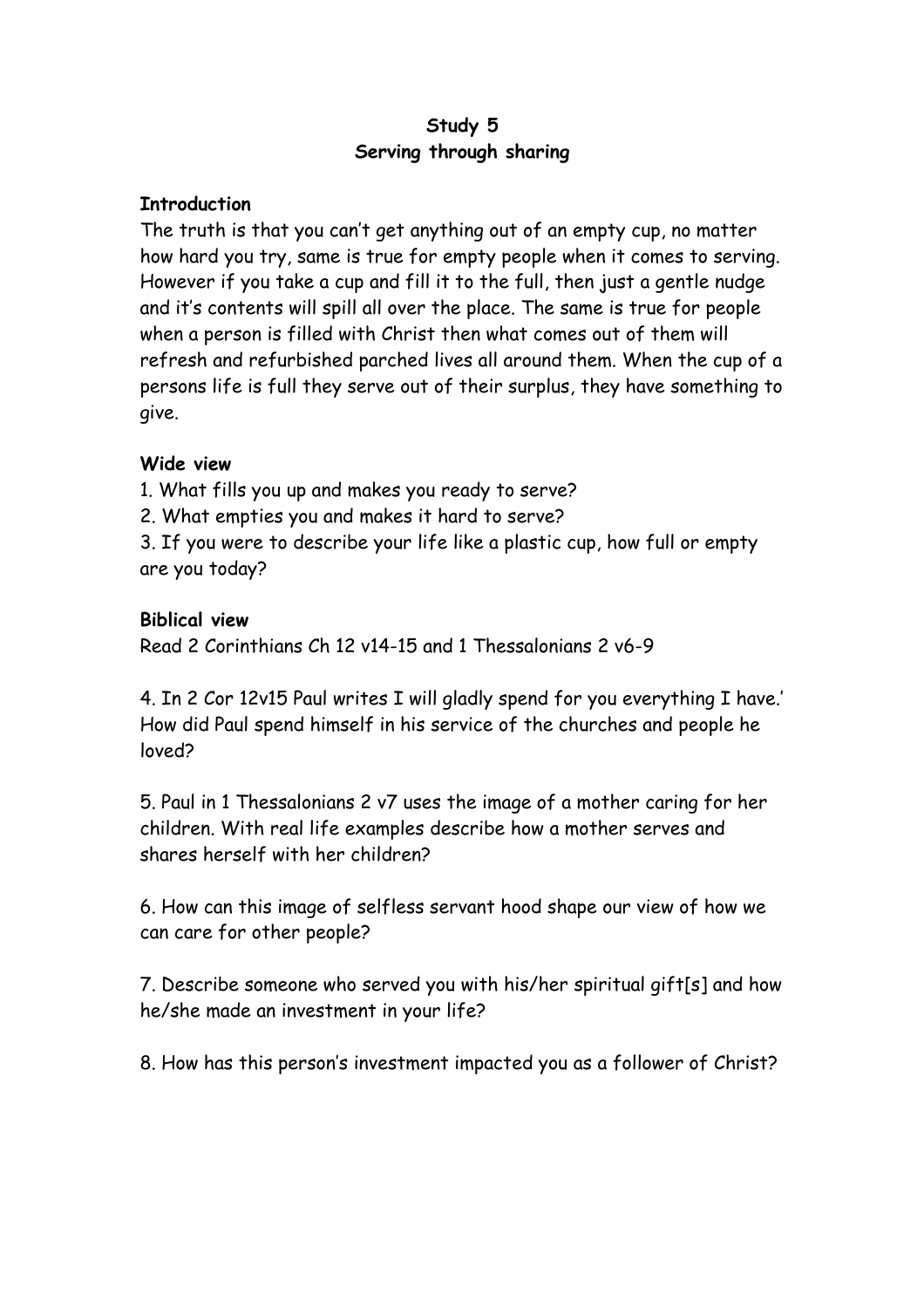9. How can you invest yourself more fully in the life of someone in one of these areas? In your home and in your family In your home and with your spouse With someone in your neighbourhood With a seeker with whom you have established a friendship With a person who is part of your church

10. Describe if you can a time when you used a skill, talent, or ability to serve someone in one of these areas In your neighbourhood In another country or culture In your church

11. How did you feel when you used this ability to help another person?

## **Our view**

12. What is one talent or skill you have that you want to offer to God today?

13. Who will you serve with this ability and when will you serve them?

14. Is there material need in your church right now that your group could meet together? How can you use your combined resources to one of these groups in your church? The children's ministry The youth ministry Those who are shut-in due to health or age Some other area of need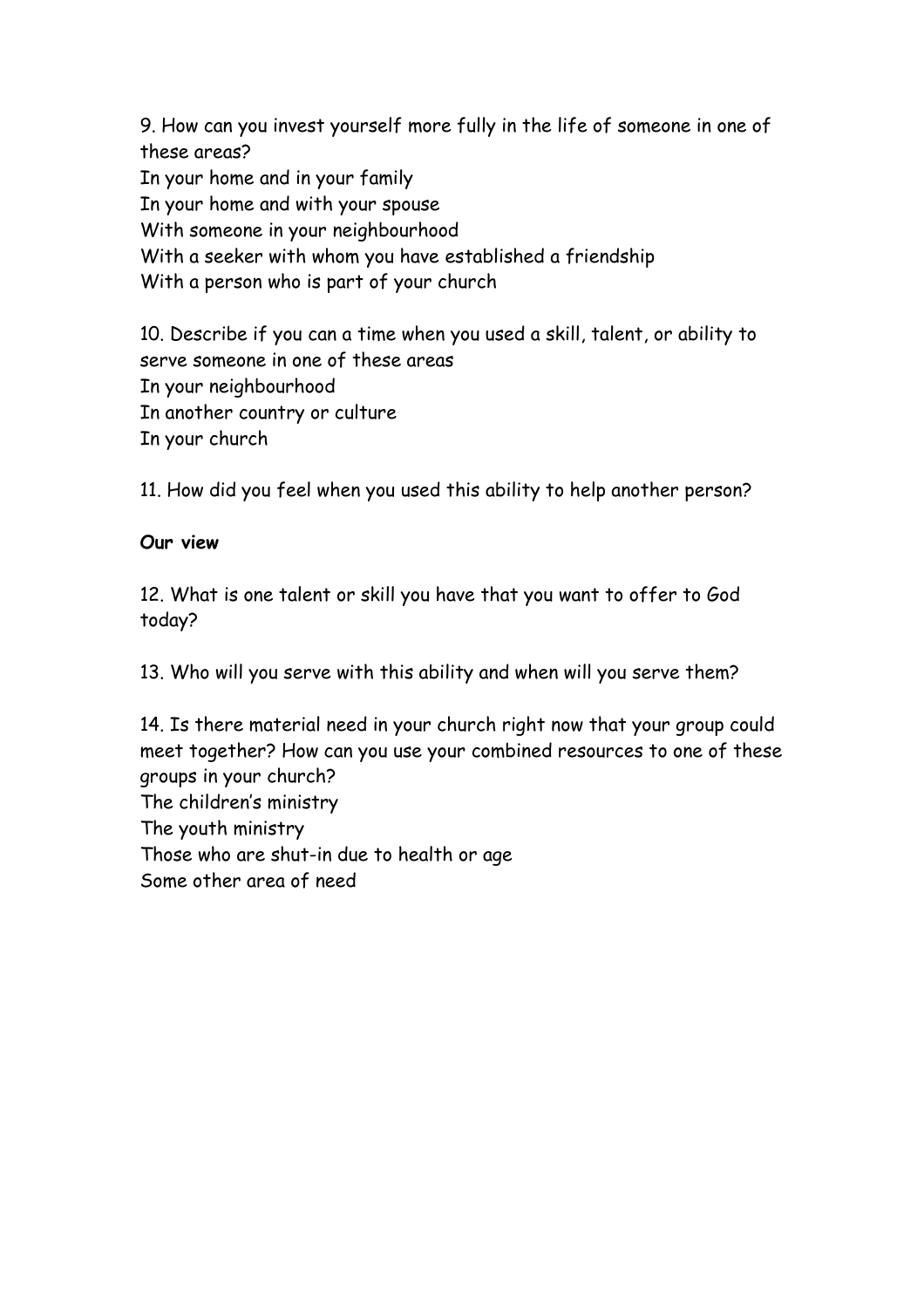### **Study 6 Living sacrifices of service**

### **Introduction**

The theme of sacrifice runs through the Bible, yet it is not always an easy topic to discuss. The image of a dying animal is not very attractive, yet the image of sacrifice weaves its way through the biblical story. Like a crimson thread from the book of Genesis to the last book in the Bible Revelation, the Bible holds that sacrifice is at the core of the Christian faith, We need to have our eyes opened to see the challenge and our ears opened to hear again the call of offering ourselves daily as a living sacrifice

### **Wide view**

1. What is one of the greatest sacrifices another person has made for you?

2. How has that person's sacrifice influences your relationship with him/ her?

### **Biblical view**

Read Hebrews Ch 13 v11-16

3. How does this passage portray the following sacrifices? Animal sacrifice in the Old Testament The sacrifice of Jesus The sacrifice we should offer to God

4. What are the results of the sacrifice of Jesus?

5. What are the results of our sacrifice to God?

6. One of the sacrifices we can offer to God is that of our words, through our lips, it's about allowing his praise to be on our lips. With that in mind.

What is one thing you want to praise God for today?

7. What is one of God's character traits that cause you to worship Him?